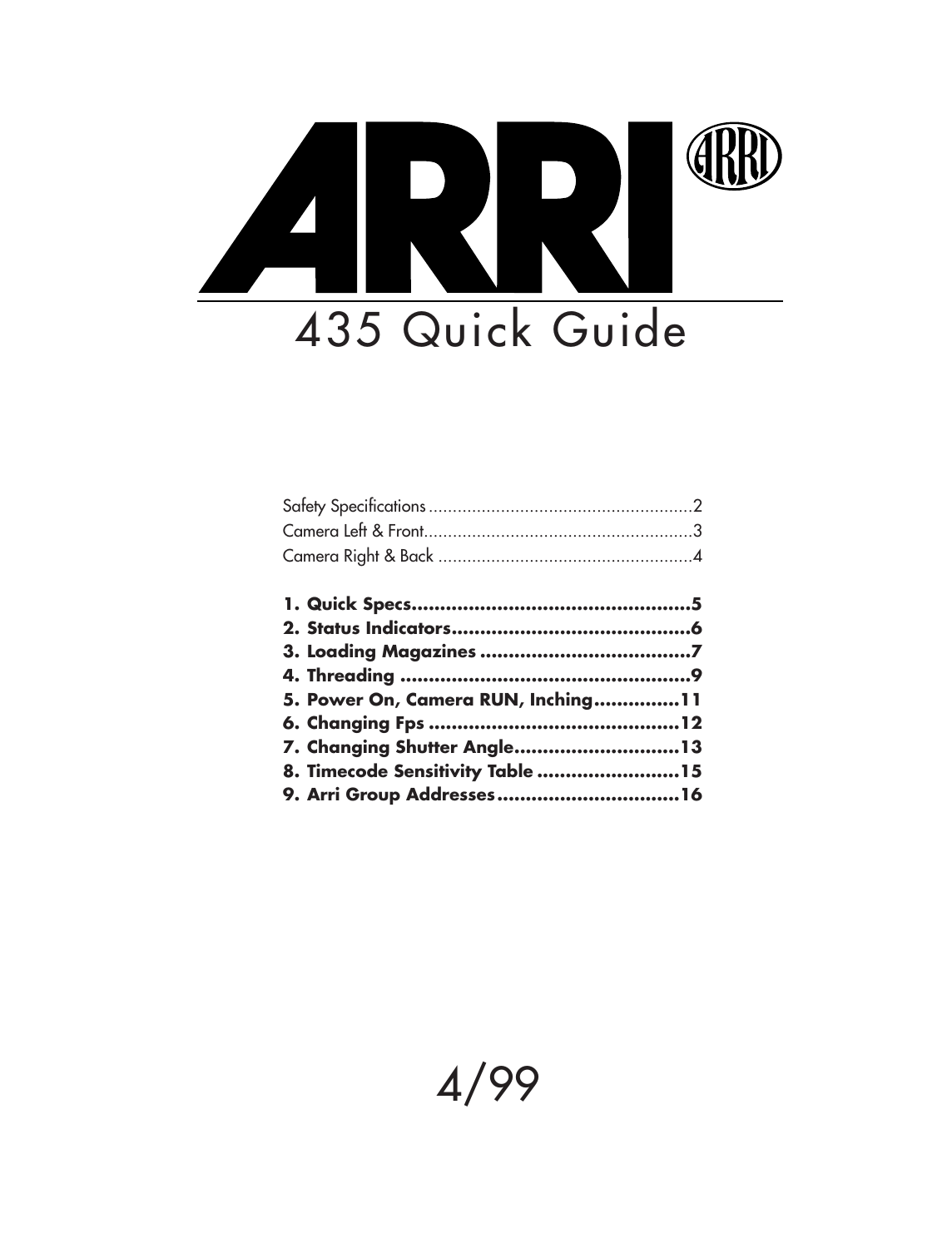# **About This Quick Guide**

In order to ensure optimal performance, it is essential that you acquaint yourself with this Quick Guide and that you follow the operating instructions described herein. First time users must acquaint themselves with the full 435 instruction manual. Even though all efforts have been made to ascertain the accuracy of this Guide, changes and upgrades to the products described can result in different hardware or behavior. In other words, technical data are subject to change without notice.

Best viewing and printing of the Acrobat (pdf) version of this Quick Guide can be achieved through the use of the Acrobat Reader 3.0 or later. For best printing results, use a PostScript printer. The Acrobat Reader can be downloaded for free from the Adobe web site at http://www.adobe.com.

# **435 and 435ES**

The ARRIFLEX 435 is available in two different models: the 435ES is equipped with an electronic shutter and a FEM (Functional Expansion Module). The standard 435 has a manually adjustable shutter and no FEM. Please note that the FEM is needed for the new 24 V accessories (including the CCU, RCU and ESU), for the LCC (Laptop Camera Controller) and for Timecode use. The FEM can be purchased separately.

# **Safety Specifications**

- The RS, ACC and CCU sockets output the same voltage as is supplied to the BAT socket. If the BAT socket input voltage is above 32 V, the voltage output of the RS, ACC and CCU sockets will be limited to 32 V/2 amp. Ensure that all accessories are suited to the supplied voltage.
- When transporting the camera, make sure that the sliding door securing the field lens is all the way down. Newer cameras are fitted with a self-locking safety catch which is activated when the field lens is inserted.
- When using the RCU, always reset the shutter angle to the desired value before disconnecting the RCU.
- Repairs should be carried out only by authorized service centers. Use only original ARRI accessories and replacement parts.
- Never run the camera without a lens or a protective cap in the lens mount.
- Never place your hand in the lens cavity or the inside of the camera while the camera is running!
- Never open the movement or gate locking mechanism while the camera is running!
- When manually adjusting the mirror shutter, turn the camera off and remove the power cable. Accidentally running the camera while manually adjusting the mirror shutter can cause great damage.
- Clean optical surfaces only with an optical brush or a clean optical cloth. In cases of solid dirt, moisten an optical cloth with pure alcohol or a brand-name lens cleaner.
- Do not use solvents when cleaning the film path.
- Do not remove any screws which are secured with paint.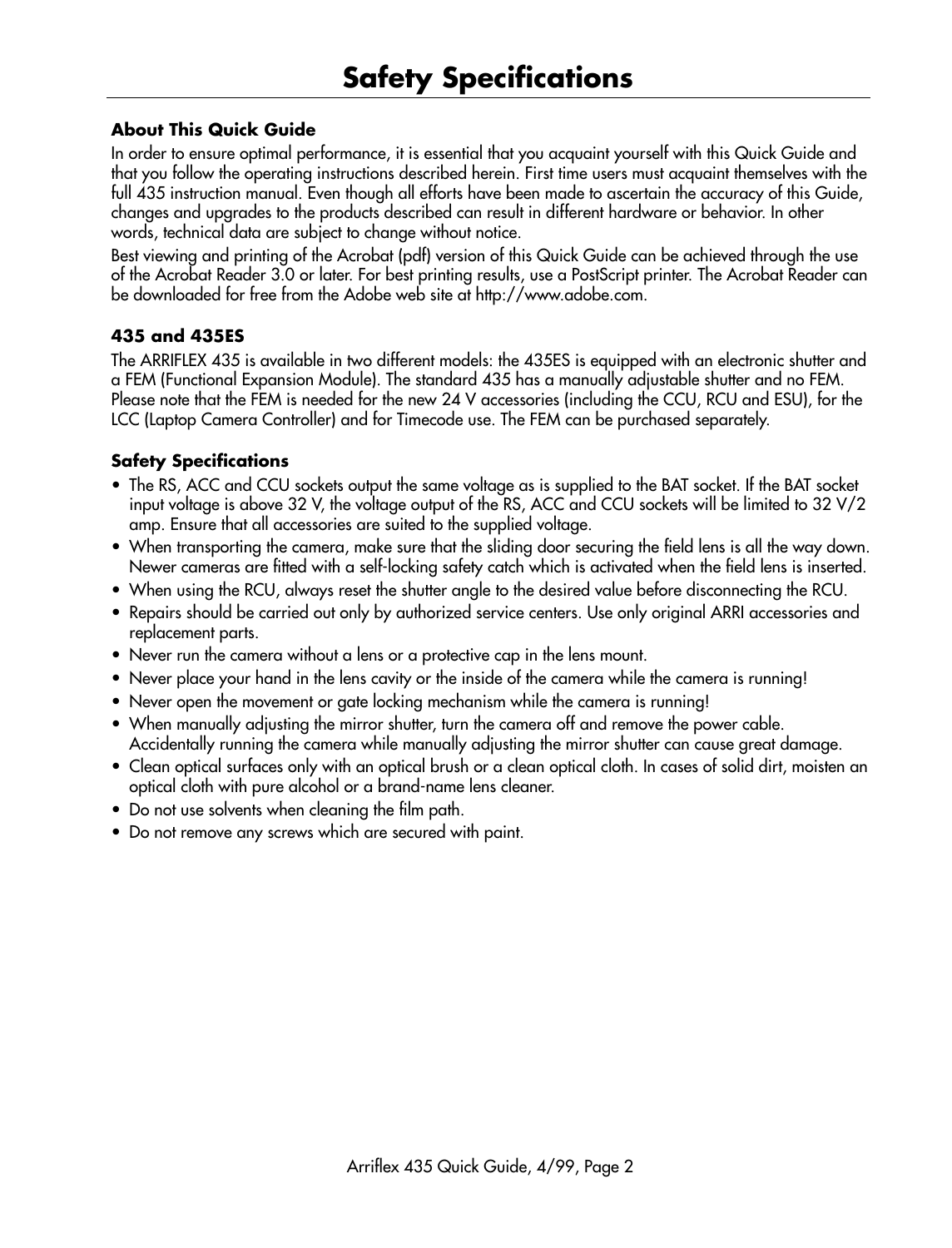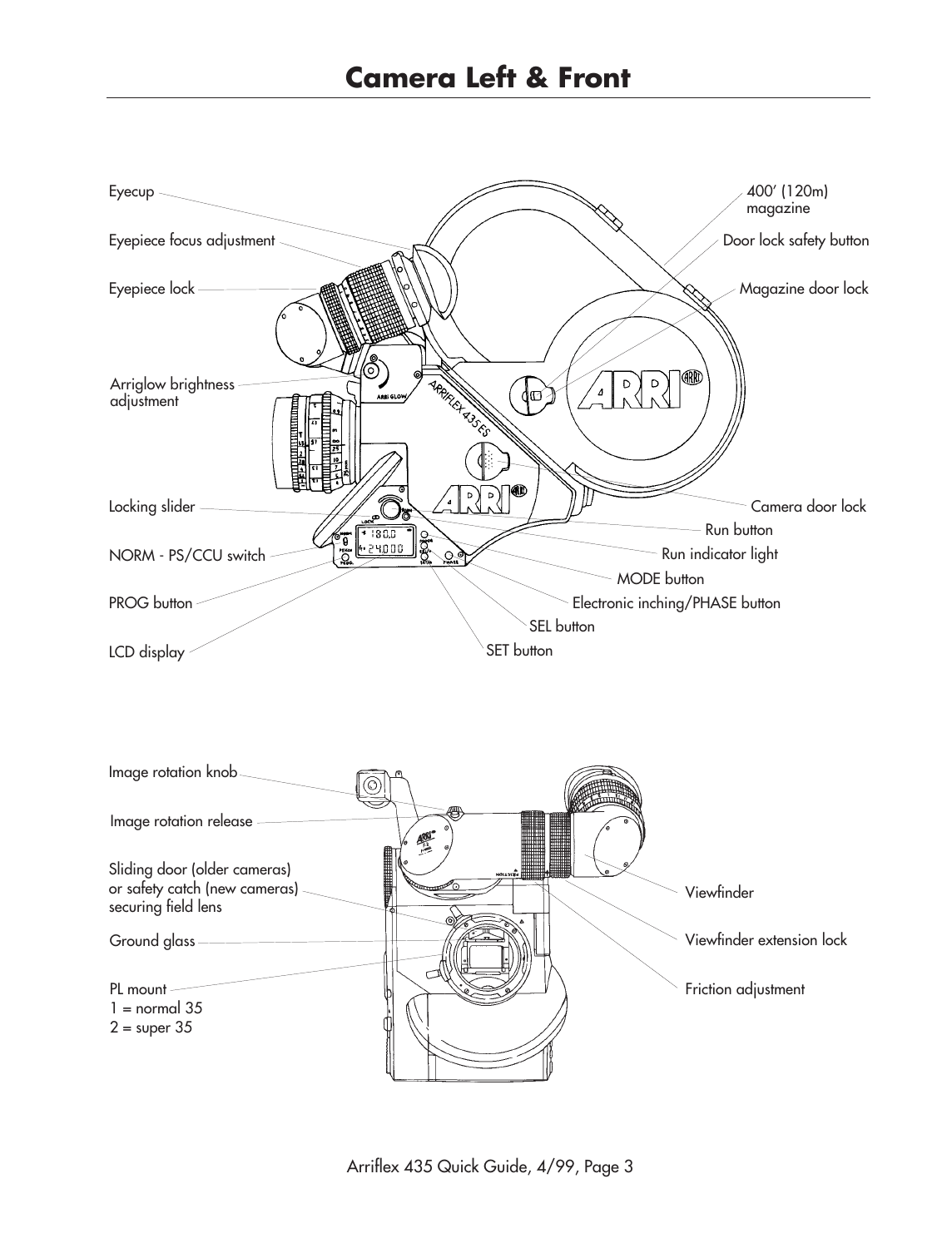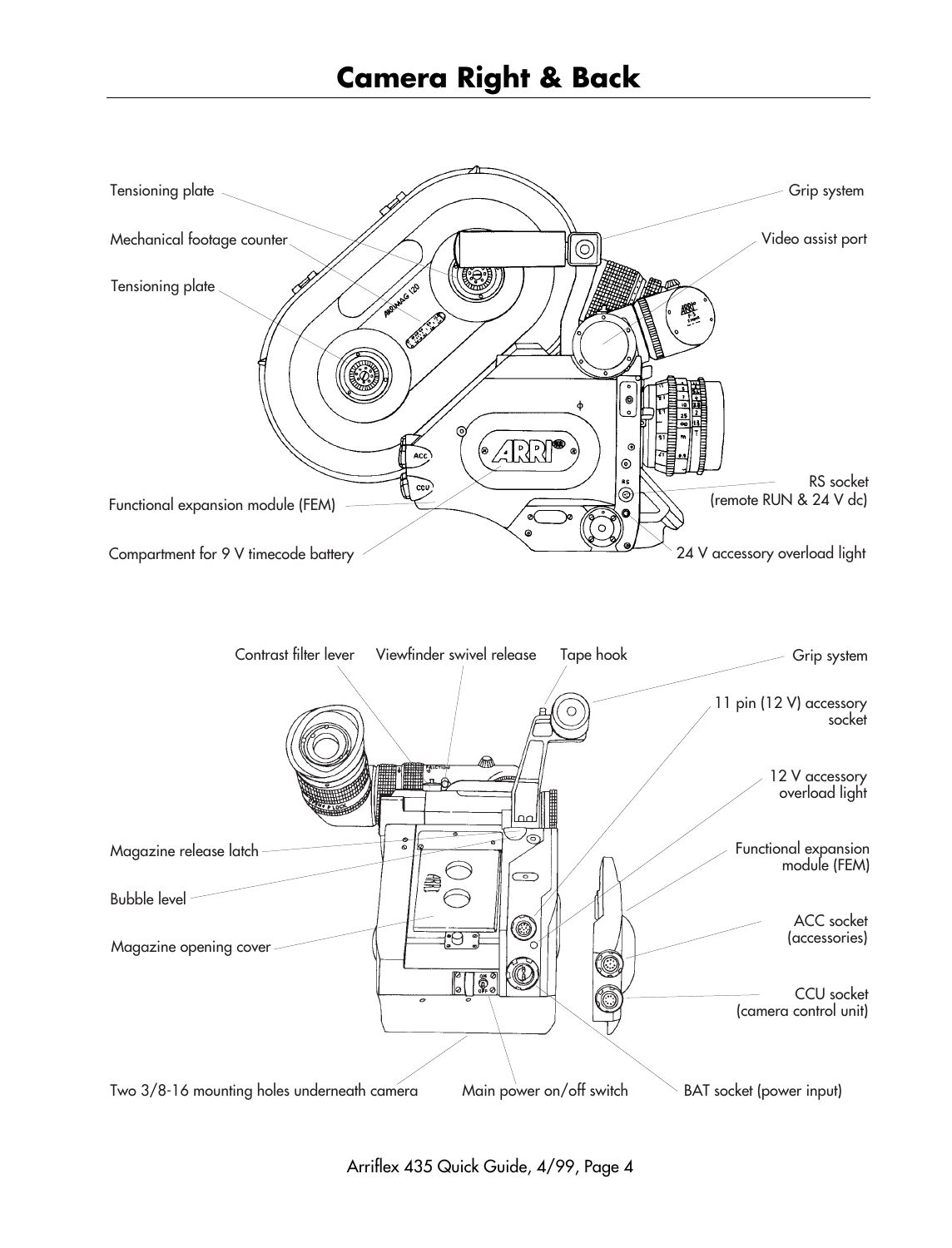| <b>Fps Range:</b>                       | ARRIMAG magazines: 1.000 to 150.00 fps, forward and reverse<br>35-3/2C magazines: 1.000 to 130.00 fps forward; reverse only with<br>35-3/2C 400' (120m) magazines. 35-3 shoulder magazines cannot be used. |                                                                                                                                                                                                                                                                                                                                                                                                                                                                                                                                                                                                                |
|-----------------------------------------|------------------------------------------------------------------------------------------------------------------------------------------------------------------------------------------------------------|----------------------------------------------------------------------------------------------------------------------------------------------------------------------------------------------------------------------------------------------------------------------------------------------------------------------------------------------------------------------------------------------------------------------------------------------------------------------------------------------------------------------------------------------------------------------------------------------------------------|
| <b>Mirror Shutter:</b>                  | 435ES:<br>435:                                                                                                                                                                                             | 11.2° to 180.0°, electronically adjustable in 0.1° increments<br>11.2 $^{\circ}$ to 180.0 $^{\circ}$ , manually adjustable to: 11.2 $^{\circ}$ , 22.5 $^{\circ}$ , 30 $^{\circ}$ ,<br>45°, 60°, 75°, 90°, 105°, 120°, 135°, 144°, 172.8° and 180°                                                                                                                                                                                                                                                                                                                                                              |
| Power:                                  | BAT:                                                                                                                                                                                                       | Up to 130 fps: 24 V dc in, above 130 fps: $> 24$ V dc in<br>(Use 26 V dc [min. 7Ah] batteries to cover the whole fps range)<br>Pin 1 is negative, pin 2 is positive<br>Acceptable voltage range: 20.6 to 35 V dc                                                                                                                                                                                                                                                                                                                                                                                               |
|                                         | RS:                                                                                                                                                                                                        | Pin 1: GND, pin 2: nominal 24 V dc out, pin 3: /E-Run                                                                                                                                                                                                                                                                                                                                                                                                                                                                                                                                                          |
|                                         | <b>ACC</b>                                                                                                                                                                                                 | Pin 4: GND, pin 3: nominal 24 V dc out                                                                                                                                                                                                                                                                                                                                                                                                                                                                                                                                                                         |
|                                         | CCU:                                                                                                                                                                                                       | Pin 4: GND, pin 3: nominal 24 V dc out                                                                                                                                                                                                                                                                                                                                                                                                                                                                                                                                                                         |
|                                         | $11-Pin:$                                                                                                                                                                                                  | Pin 9: GND, pin 11: 12 V dc out, pin 2: shutter pulse,<br>pin 7: E-CRUN                                                                                                                                                                                                                                                                                                                                                                                                                                                                                                                                        |
|                                         |                                                                                                                                                                                                            | Power output: All 24 V dc outputs total: max. 3 amp continuous, 5 amp peak<br>All 12 V dc outputs total: max. 3 amp continuous, 5 amp peak<br>The "nominal 24 V dc out" on the RS, ACC and CCU sockets will<br>provide the incoming voltage up to $+32$ V dc.                                                                                                                                                                                                                                                                                                                                                  |
|                                         | Fuses:                                                                                                                                                                                                     | All 435 fuses are self-resetting thermal fuses. If blown, the<br>respective overload light will illuminate. To reset fuse, disconnect<br>all accessories and wait for one minute.                                                                                                                                                                                                                                                                                                                                                                                                                              |
| <b>Movement:</b>                        |                                                                                                                                                                                                            | Two three-pin pull-down film transport claws and two registration pins                                                                                                                                                                                                                                                                                                                                                                                                                                                                                                                                         |
| Flange Focal Distance: 51.98 - 51.97 mm |                                                                                                                                                                                                            |                                                                                                                                                                                                                                                                                                                                                                                                                                                                                                                                                                                                                |
| <b>Temperature Range:</b>               |                                                                                                                                                                                                            | -4° Fahrenheit to +122° Fahrenheit (-20°Celsius to +50°Celsius)                                                                                                                                                                                                                                                                                                                                                                                                                                                                                                                                                |
| <b>Contrast Filter:</b>                 | Selectable ND 0.6                                                                                                                                                                                          |                                                                                                                                                                                                                                                                                                                                                                                                                                                                                                                                                                                                                |
| <b>Electronic Accessories:</b>          |                                                                                                                                                                                                            | Integrated Video System (IVS), Integrated Capping Shutter (ICS) and Single<br>Frame Hand Controller (SFHC), Remote Control Unit (RCU-1), Laptop Camera<br>Controller (LCC), Lens Control System (LCS), Wireless Lens Control System<br>(WLCS), Iris Control Unit for speed/iris ramps (ICU-1), Remote On/Off Switch<br>(RS-4), External Synchronization Unit (ESU-1).                                                                                                                                                                                                                                          |
| <b>Other Accessories:</b>               | contrast control, obie light                                                                                                                                                                               | 400' (120m) magazine ARRIMAG 120, 400' (120m) steadicam magazine<br>ARRIMAG 120S, 1000' (300m) magazine ARRIMAG 300E, a wide variety of<br>zoom and prime lenses, shift & tilt lens system, viewfinder extenders,<br>anamorphic viewfinder, heated eyecup, exchangeable ground glasses and<br>arriglow masks, various matte box systems, various follow focus systems, right<br>side on/off button, right side handgrip, hand held shoulder supports,<br>steadicam support bracket, lens light, accessory connector splitter boxes,<br>timecode exposure module, batteries, power supply, geared head, varicon |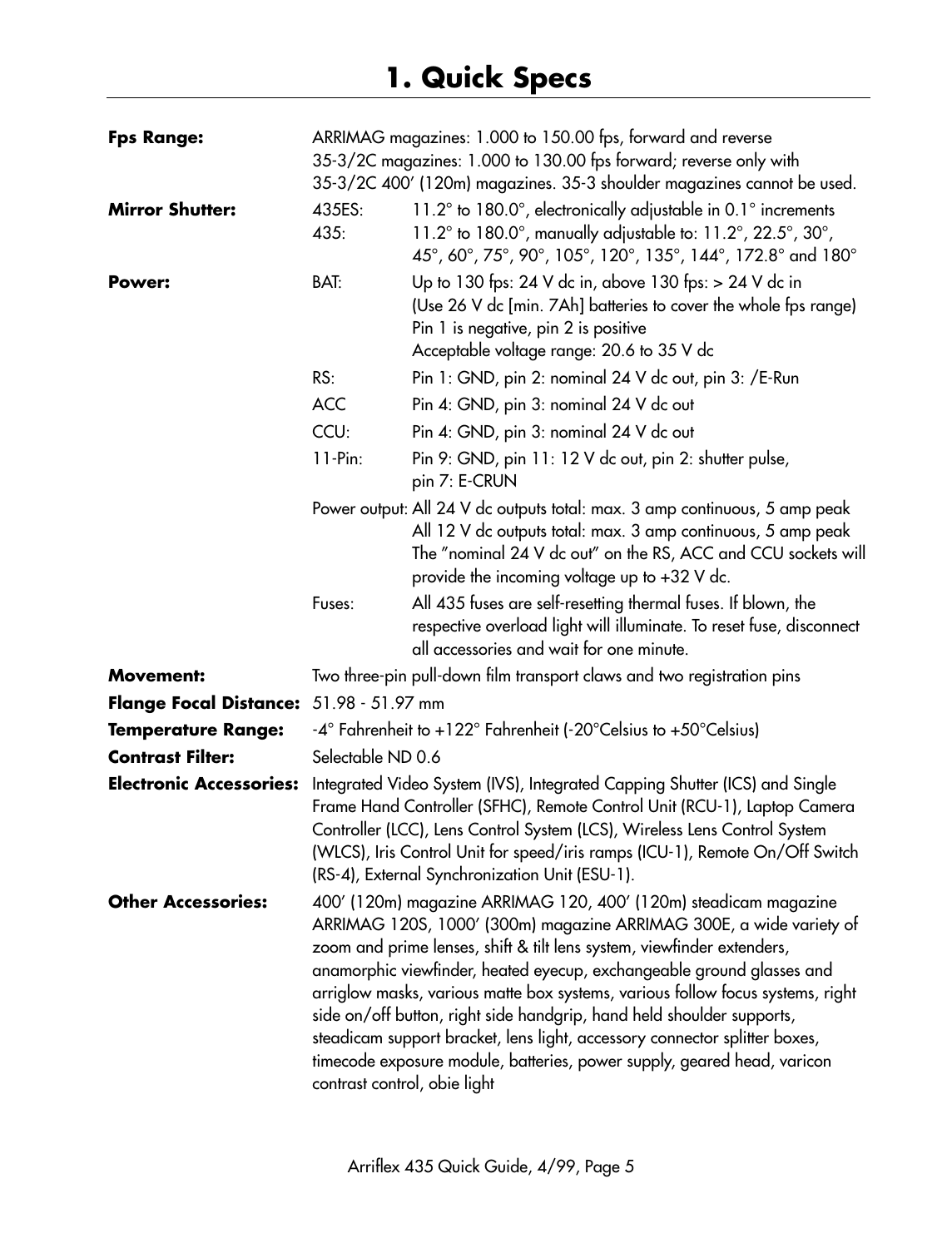# **2. Status Indicators**

| Viewfinder Indicators: Red LED: | ASY:<br>END:<br>BAT:       | Asynchronous operation; camera is not running at set fps rate<br>Asynchronous operation; camera is not running at set fps rate<br>Camera ran out of film<br>Battery too low for the set fps rate |
|---------------------------------|----------------------------|--------------------------------------------------------------------------------------------------------------------------------------------------------------------------------------------------|
|                                 |                            | ≤130 fps: less than 20.6 V; 130 - 150 fps: less than 24.1 V                                                                                                                                      |
| <b>Display Indicators:</b>      | $\blacksquare$ glows:      | The display is in mode 1                                                                                                                                                                         |
|                                 | bat glows:                 | Battery too low for the set fps rate<br>≤130 fps: less than 20.6 V; 130 - 150 fps: less than 24.1 V                                                                                              |
|                                 | bat flashes:               | Battery is too "soft", voltage will collapse on use                                                                                                                                              |
|                                 | asy glows:                 | Asynchronous operation; camera is not running at set fps rate                                                                                                                                    |
|                                 | asy flashes:               | Movement and shutter are not synchronous                                                                                                                                                         |
|                                 | end glows:                 | Camera ran out of film                                                                                                                                                                           |
|                                 | fps flashes:               | Wrong magazine for currently set fps rate                                                                                                                                                        |
|                                 |                            | or, if connected, ESU is not getting a valid signal                                                                                                                                              |
|                                 | PROG glows:                | Internal program is activated                                                                                                                                                                    |
|                                 | <b>PROG</b> flashes:       | Internal program cannot be run: out-of-range fps or shutter                                                                                                                                      |
|                                 |                            | values, wrong magazine for programmed fps values, or                                                                                                                                             |
|                                 |                            | battery too low for programmed fps values                                                                                                                                                        |
|                                 | R glows:                   | Camera is set to run in reverse                                                                                                                                                                  |
|                                 | TC glows:                  | Timecode exposure is enabled and timecode is set                                                                                                                                                 |
|                                 | <b>TC</b> flashes:         | Timecode exposure is enabled, but not recording properly                                                                                                                                         |
|                                 | OFF:                       | Lower line: SEL/SET button is pressed & locking slider is locked                                                                                                                                 |
|                                 | OFF:                       | Upper line in mode 7: electronic shutter of 435ES is off                                                                                                                                         |
|                                 | Shutter flashes: See below |                                                                                                                                                                                                  |

#### **Shutter Flashes (435ES):**

| Shutter flashes:           |                                        | The electronic shutter adjustment feature of the 435ES has been turned off.                                                                                 |                                                               |
|----------------------------|----------------------------------------|-------------------------------------------------------------------------------------------------------------------------------------------------------------|---------------------------------------------------------------|
| Shutter flashes & red LED: |                                        | If shutter is locked, it should be unlocked.                                                                                                                |                                                               |
| Shutter flashes & red LED: |                                        | If shutter is unlocked, the electronic adjustment feature is defective. Turn<br>electronic adjustment off and set the shutter manually to continue filming. |                                                               |
| <b>Display Warnings:</b>   |                                        | The LCD Display will indicate any situations that will prevent running the<br>camera by changing one or more of its digits into underlines.                 |                                                               |
|                            | 1000' (300m) ARRIMAG<br>300E not ready | No reverse run with 35-3/2C<br>1000' (300m) magazine!                                                                                                       | Secondary shutter/movement<br>monitor triggered or defective. |
|                            |                                        |                                                                                                                                                             |                                                               |



not locked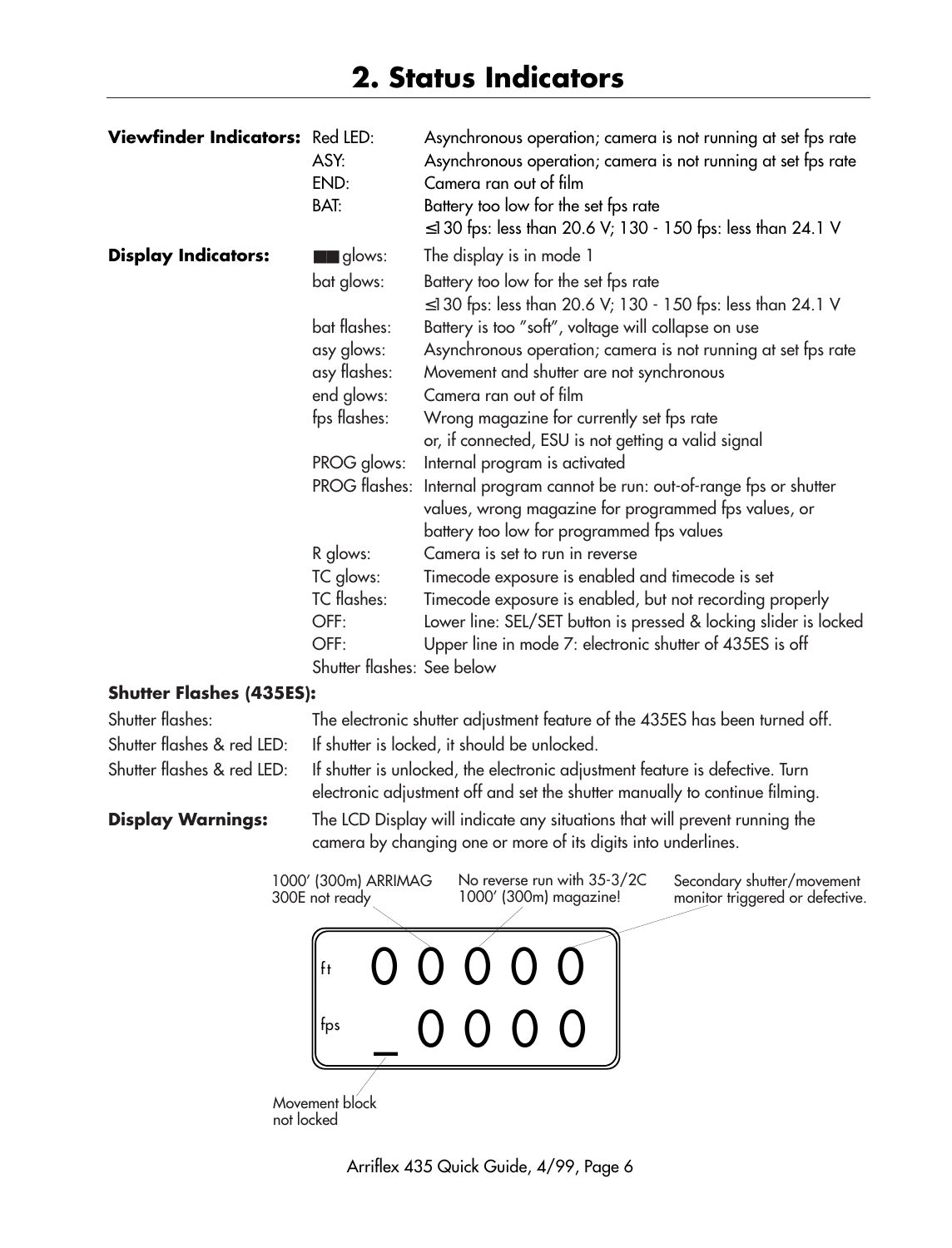In addition to the new ARRIMAG magazines, all 35-3 and 35-2C magazines - with the exception of the shoulder magazines - can be used on the 435. The ARRIMAGs run up to 150 fps, the 35-3/2C magazines up to 130 fps. The "fps" symbol will flash if a magazine is attached that cannot be used with the set fps rate or camera running direction. All magazines are loaded with the same loop length as on the 35-3. Timecode can only be recorded with the new ARRIMAGs. Always make sure that a loop protector is on the magazine when it is not on the camera. Always make sure that the magazine opening cover is on the camera when no magazine is attached. These instructions pertain to the 400' (120m) ARRIMAG 120.

**Note:** Reverse operation with 35-3/2C 200' (60 m) magazines can damage the camera!

#### **Step 1: The Feed Side**

Load unexposed film only in absolute dark - such as in a dark room or changing bag. Short ends load easier if you cut the film head through the center of the perforations. Ensure that an empty plastic core is on the take-up shaft before starting the loading procedure.

- **Note:** Make sure that the spring loaded key of the take-up shaft engages into the keyway of the plastic film core. Failure to do so can lead to film jams, especially during high speed takes!
- Remove the loop protector.
- Push the safety catch on the magazine door lock towards the magazine throat and flip the lock up. Turn the lock counter clockwise until it stops and open the door.
- Swing both roller arms away from the feed and take-up shafts until they lock in place (see graphic).
- Remove the film from the film container.
- Remove the tape from the film end. Make sure that the tape is completely removed.
- Place the film roll to the left of the magazine (see graphic).
- Push the film into the left slit on the magazine throat from the inside (see graphic). Once the film engages the sprocket roller inside the magazine throat, turn the drive gear counter clockwise until the film emerges on the outside of the magazine throat.



Arriflex 435 Quick Guide, 4/99, Page 7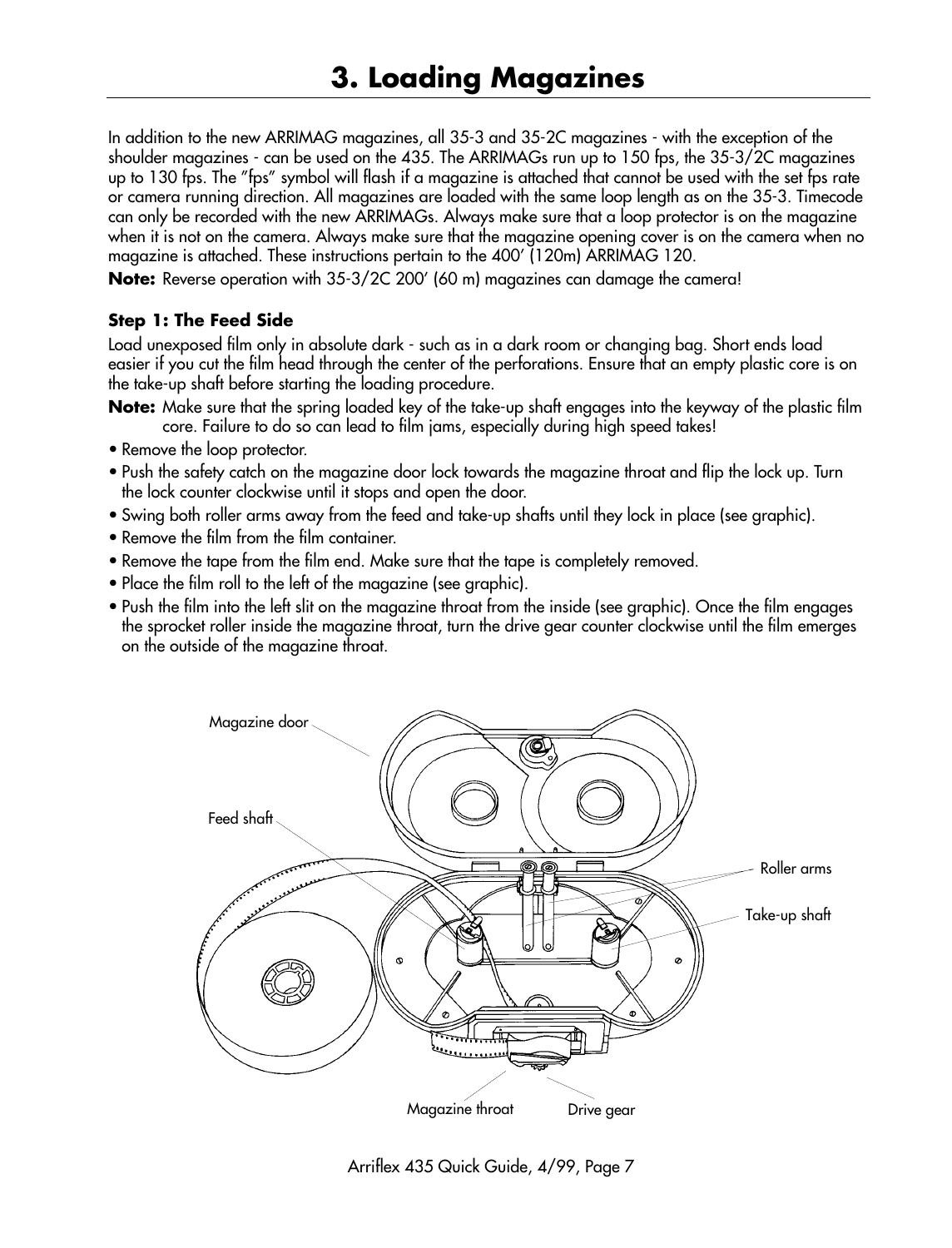- Flip up the hinged clip on the feed shaft.
- Now place the film on the feed shaft and push the film core down as far as it will go. Do not press on the film itself, as it could become conical.
- Hold the plastic core and turn the feed shaft until the spring loaded key on the feed shaft engages into the keyway of the plastic core. Failure to do so can lead to film jams, especially during high speed takes!
- Flip down the hinged clip to lock the film core on the feed shaft.
- Turn the drive gear counter clockwise until the film reaches the loop length marking.



# **Step 2: The Take-up Side**

- Hold the drive gear to keep the loop length stable. Push the film gently into the right slit on the magazine throat from the outside until it engages with the sprocket roller inside the magazine throat.
- Turn the drive gear counter clockwise to transport the film into the magazine.
- Fold over the first 1/8th" (5 mm) of the film head. Place the head in the plastic film core slot.
- **Note:** The film head should not stick out below the plastic film core, as this could lead to jams!
- **Note:** When running reverse, don't run the folded film head through the magazine throat!
- With a fingernail, smooth out the film where it emerges from the plastic film core.
- Turn the drive gear counter clockwise until some film is wound on the take-up core.
- Ensure that both hinged clips are locked down, then close the magazine door. The roller arms automatically unlock. Turn the magazine door lock clockwise and flip it back into the recess.
- Pull up on the magazine door to double check that it is properly locked.

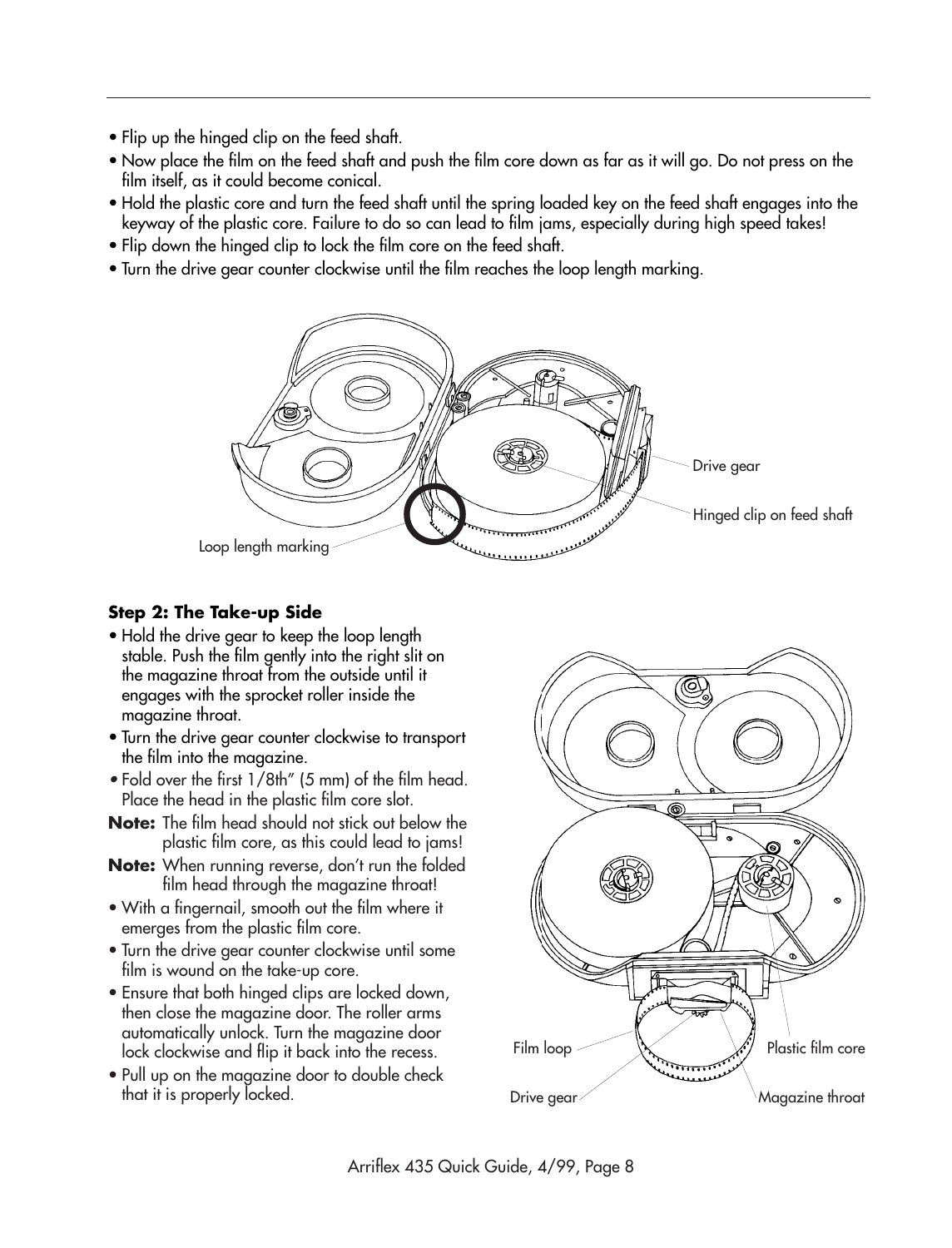# **Attaching the Magazine to the Camera**

• Remove the magazine opening cover and open the camera door. Make sure that the movement is in the forward (closed) position.



- Hold the magazine above the camera so you can pull the film loop into the camera as far as it will go (see left graphic below). Position the back of the magazine throat on the lower dovetail of the camera.
- Push the magazine all the way onto the camera to lock it in place. Especially in the upper dovetail area make sure that the film will not get caught between the magazine and the camera opening!
- **Note:** If the magazine drive gear does not engage the camera drive gear easily, you can slightly turn the inching knob of the movement to help.
- Pull up on the magazine to double check that it is properly seated and locked on the camera.

# **Threading the Film**

- Pull the film loop out of the camera (see left graphic below) and push it into the upper loop area.
- Slide the film in between the movement and the film gate as far as it will go (see right graphic below).

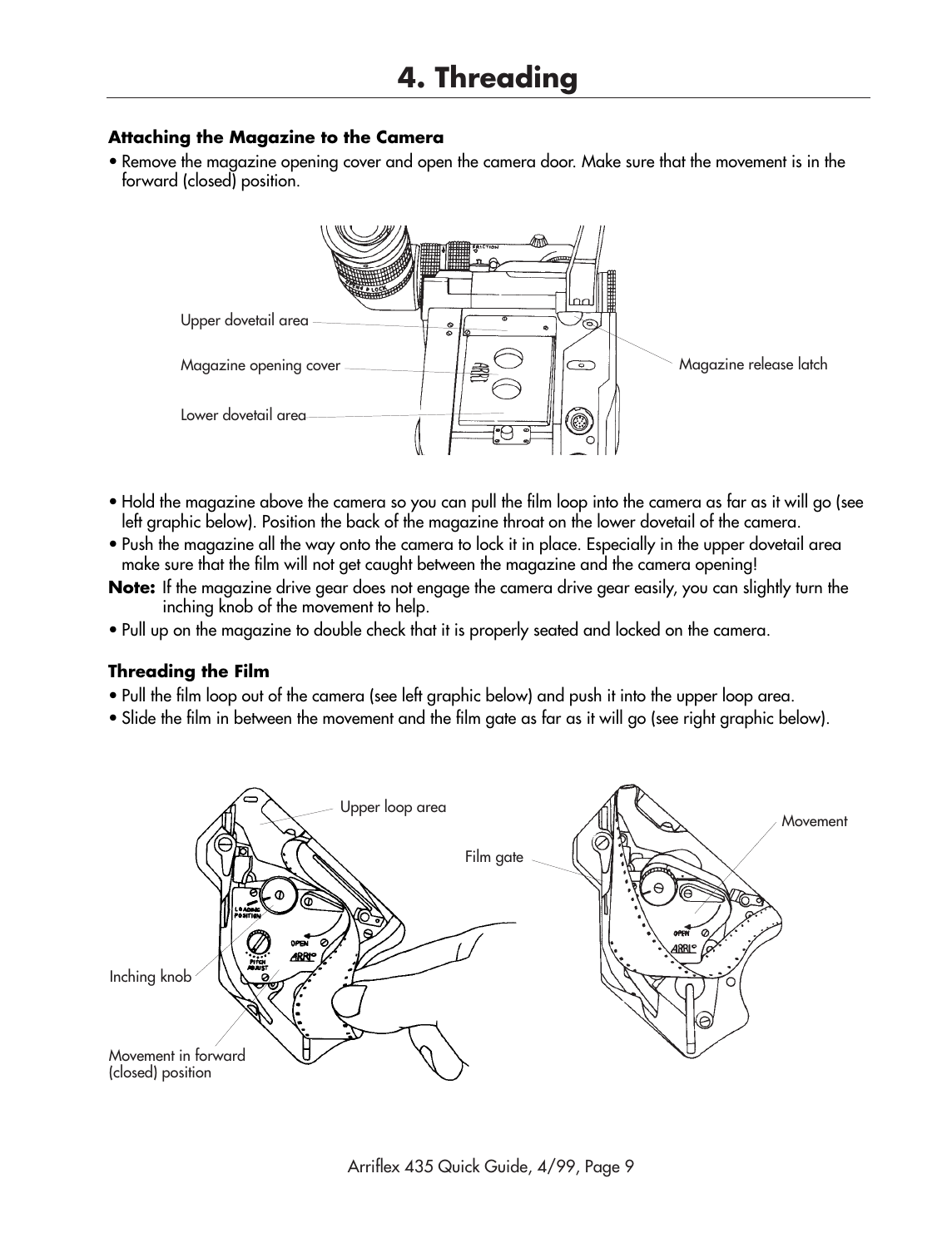- Ensure that the white line on the inching knob aligns with the LOADING POSITION line on the movement.
- Turn the movement locking lever to the OPEN position to swing the movement away from the film gate. Slide the film into its proper place between the film gate and the movement.
- Place the film onto the positioning pin so that the upper film loop is in the center of the film loop marking.



- Make sure that the film is properly positioned along the whole film gate (film edge parallel to gate edge), and close the movement by turning the movement locking lever counter clockwise.
- To check for proper film transport, turn the inching knob clockwise. Then push the PHASE button.
- **Note:** The LCD display will show the open mirror shutter angle and the battery voltage when the PHASE button is pushed. This allows you to check these values each time you reload!
- **Note:** The movement and the mirror shutter of the 435 are linked electronically, and will only move together when the camera is running or when it is inched with the PHASE button. When the camera is manually inched, the mirror shutter will not rotate.
- Run the camera briefly at 24 fps to check for proper threading. With a little practice you will be able to hear if there is any problem by the sound of film running through the camera at 24 fps.
- If you have the same film stock loaded that you will be using for the shoot, turn the pitch adjustment knob while the camera is running at 24 fps until you hear the least amount of movement noise. This will insure smoother running, especially during high speed takes.
- Close and lock the camera door.

**Note:** Especially before high speed takes it is a good idea to ensure that the film in the magazine is under some tension. To do this, press the PHASE button for 5 seconds or briefly run the camera at 24 fps.

- Reset the TOTAL film counter by pushing the SET button for approximately 3 seconds when viewing the TOTAL counter on the LCD display.
- If you are using Timecode, now is a good time to set the Timecode Sensitivity (TCS) number:
	- Look up the proper TCS number from the back of this Quick Guide.
	- Press the mode button five times to change to mode 6 on the LCD display. You should see an "S" and a number in the bottom line of the display.
	- Press the SEL button until the digit to the right of the "S" flashes. This is the TCS number.
	- Press the SET button to change the TCS number.
	- Press the SEL button to confirm your entry.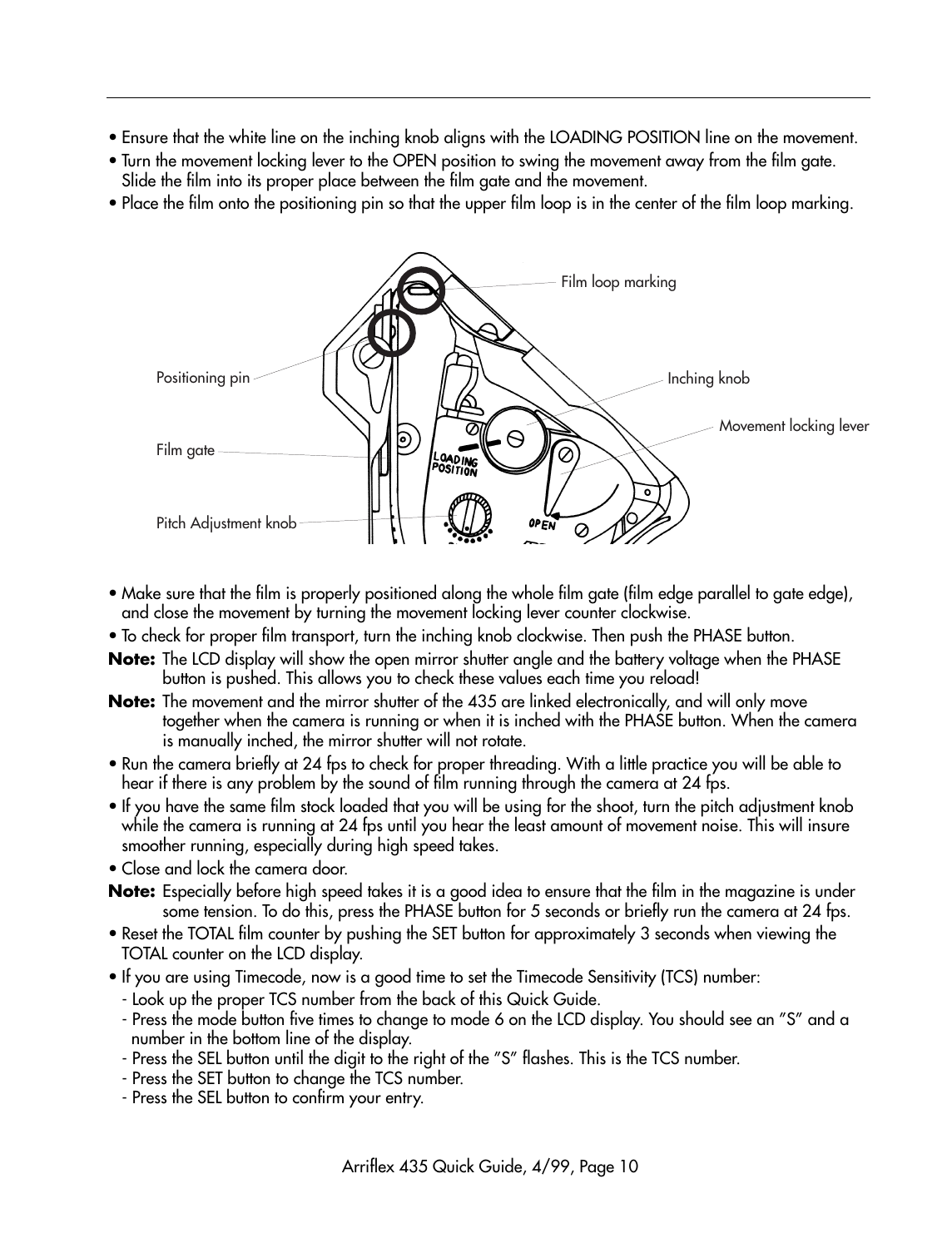#### **Turning Camera Power On**

The main power switch for the ARRIFLEX 435 is located on the back of the camera, underneath the magazine mounting port. When a battery is attached to the camera and the main power switch is turned on, you should see characters appear on the LCD display on the camera left side. The two accessory overload lights will also illuminate briefly to show that they are operational.

#### **Camera RUN**

The RUN button is located on the left side of the camera. To run the camera, depress the RUN button briefly. To stop the camera depress the RUN button again briefly.

The RUN indicator light will glow red while the camera is coming up to speed, and switch to green once the set frame rate is reached. The RUN indicator light will steadily glow green when the camera is running at the set frame rate. When the RUN button is pushed again to stop camera run, the light will briefly glow red, then green, and then turn off.

**Note:** If the RUN indicator light glows red while the camera is in Standby, the camera is not ready and pushing the RUN button will have no effect.

#### **Inching**

The ARRIFLEX 435 can be inched manually with the inching knob or electronically with the PHASE button. The PHASE button, if pushed very briefly, will also rotate the mirror shutter 180°. This allows for a fast gate check. To move the mirror shutter back into the viewing position, push the PHASE button again briefly.

• To manually inch the camera, open the camera door and turn the inching knob clockwise.

**Note:** Any film in the movement area will be exposed to light when inching manually!

**Note:** Don't inch the camera to expose images, as correct exposure cannot be guaranteed during inching!

- **Note:** The movement and the mirror shutter of the 435 are linked electronically, and will only move together when the camera is running or when it is inched with the PHASE button. When the camera is manually inched, the mirror shutter will not rotate.
- To electronically inch the camera, press the PHASE button while the camera is in Standby.



Arriflex 435 Quick Guide, 4/99, Page 11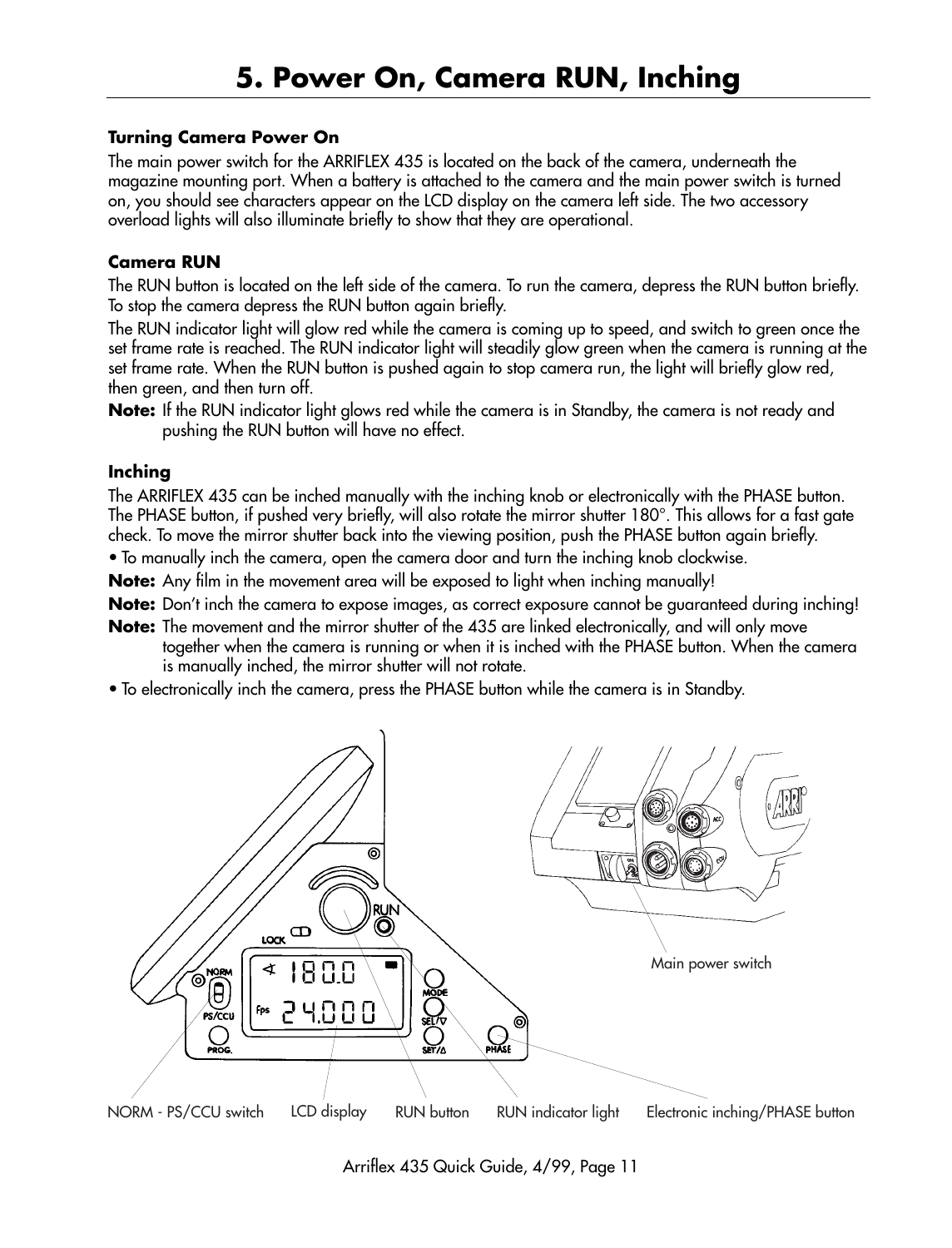With the NORM - PS/CCU switch on the camera's left side in the NORM position, the standard speeds of 23.976, 24, 25, 29.97 and 30 fps, forward or reverse, can be run. In the PS/CCU position, any speed from 1.000 to 150.00 fps, forward or reverse, can be run. All speeds set on the camera are crystal speeds. The ARRIMAGs run up to 150 fps, the 35-3/2C magazines run up to 130 fps. The "fps" symbol will flash if a magazine is attached that cannot be used for the set fps rate or camera running direction.

**Note:** The NORM - PS/CCU switch only affects the fps setting, not the mirror shutter setting.

#### **Setting a Standard Speed**

- Ensure that the locking slider is in the unlocked (right) position.
- Make sure the LCD display is in mode 1 (black bar is visible).
- Push the SEL button to cycle through the available standard speeds (23.976, 24, 25, 29.97 and 30 fps). Each speed will flash for approximately 3 seconds.
- While a speed is flashing, push the SET button to set it.
- **Note:** Set the NORM PS/CCU switch to NORM to run the camera at the set standard speed.

#### **Setting a Programmable Speed**

- Ensure that the locking slider is in the unlocked (right) position.
- Push the MODE button once to change from mode 1 to mode 2 ("PS" - programmable speed).
- Press the SEL button to select one digit after the other. A selected digit will blink. Press the SET button to increment the value of a flashing digit by one. Repeat this procedure for all digits that need to be changed. A final confirmation of the set speed is not necessary.

Speeds below 100 fps are shown in the display with three digits past the decimal point. Speeds of 100 fps and above are shown with two digits past the decimal point.

**Note:** Set the NORM - PS/CCU switch to PS/CCU to run the camera at the set programmable speed.

#### **Setting the Camera to run in Reverse**

- Ensure that the locking slider is in the unlocked (right) position.
- Push the MODE button once to change from mode 1 to mode 2.
- Press the SEL button once. "cd" (camera direction) will blink.
- Push the SET button for three seconds. When the camera is set to run in reverse, the letter "R" appears in the display.
- **Note:** The "R" symbol is the only indication that the camera will run in reverse. Pay close attention!
- **Note:** Camera direction will be set to reverse for the standard speeds (NORM) and for the programmable speeds (PS).



LCD display in mode 1. Current frame rate set at 24.000 fps.



LCD display in mode 2. Current frame rate set at 150.00 fps.



LCD display in mode 2. Current frame rate set at reverse 150.00 fps.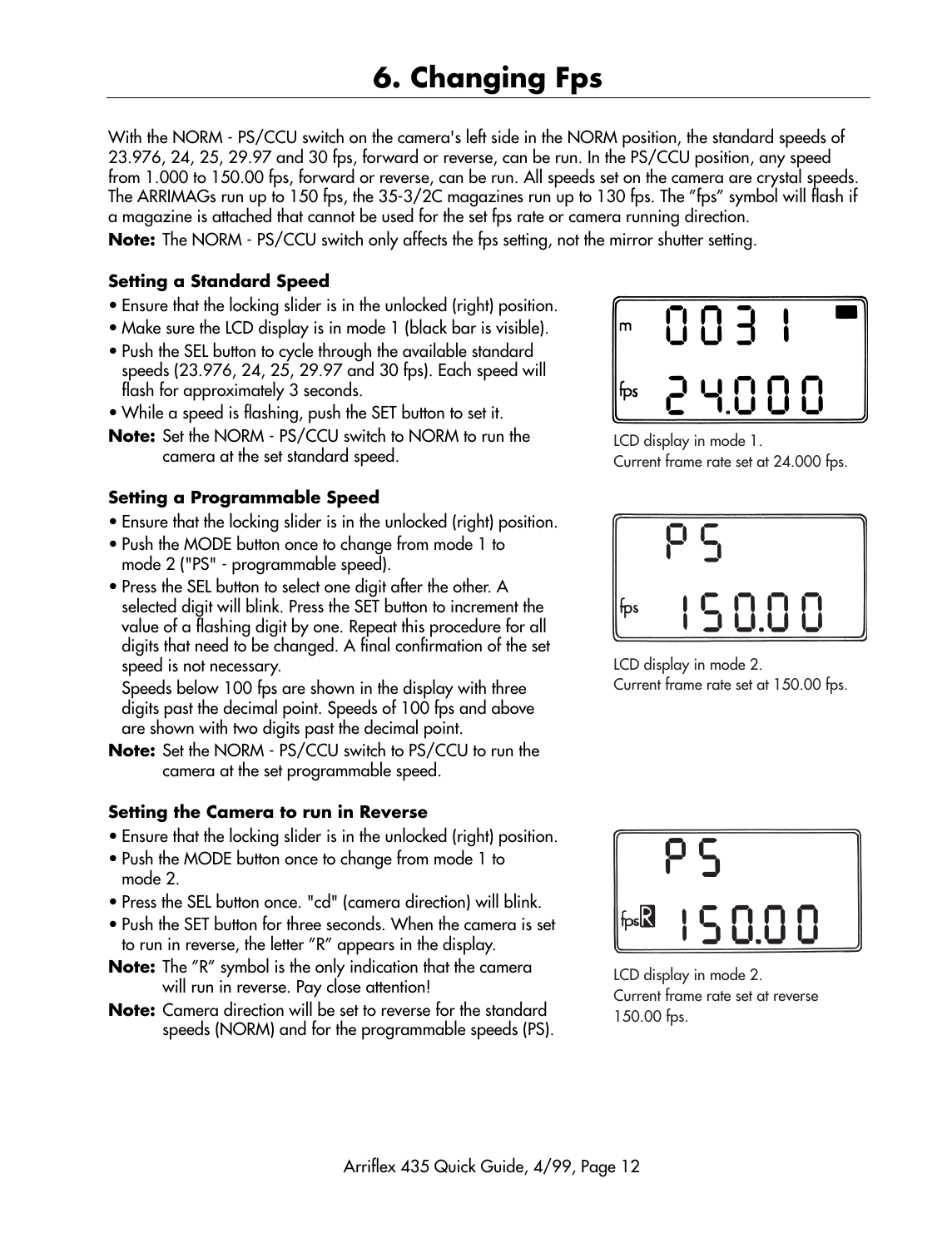# **Checking the Mirror Shutter Angle (435 & 435ES)**

- Push the PHASE button for about 5 seconds while the camera is in standby.
- The top line of the LCD display will show the open angle of the mirror shutter. The bottom line will show the battery voltage.

**Note:** The 435ES shutter angle is also visible in mode 7.

**Note:** To always view the 435ES shutter angle in mode 1:

- Make sure the display is in mode 1 (black bar visible).
- Push the SEL button until the upper line flashes.
- Push the SET button to switch the upper line between the footage counter and the shutter angle.

# **Electronically Changing the Mirror Shutter Angle (435ES)**

The open mirror shutter angle of the 435ES can be set in 0.1° increments by the LCC, RCU or CCU. The following shutter angles can be set directly on the camera: 11.2°, 22.5°, 30°, 45°, 60°, 75°, 90°, 105°, 120°, 135°, 144°, 172.8° and 180°.

- **Note:** Before electronically adjusting the shutter, make sure that the shutter is unlocked. Check with a 2 mm hex driver that the shutter lock (labeled CATCH) is in the LOOSE position (all the way counter-clock wise). The locking tab should not be visible (see graphic). Attempting to electronically adjust the shutter while it is locked can damage the camera!
- Change the LCD display to mode 7 by pushing the MODE button six times. The display should show the shutter symbol and the current shutter angle in the top line, and the fps rate in the bottom line. If the display shows "OFF", the electronic adjustment of the shutter is deactivated.
- Press the SEL button repeatedly until the desired shutter angle flashes in the display.
- Press the SET button to confirm the flashing shutter angle.
- **Note:** If a flashing shutter angle is not confirmed within 3 seconds, the shutter angle will revert to the previously set value.



LCD display with PHASE button pressed.

Open mirror shutter angle (22.5°) and battery voltage (24.2 V) are visible.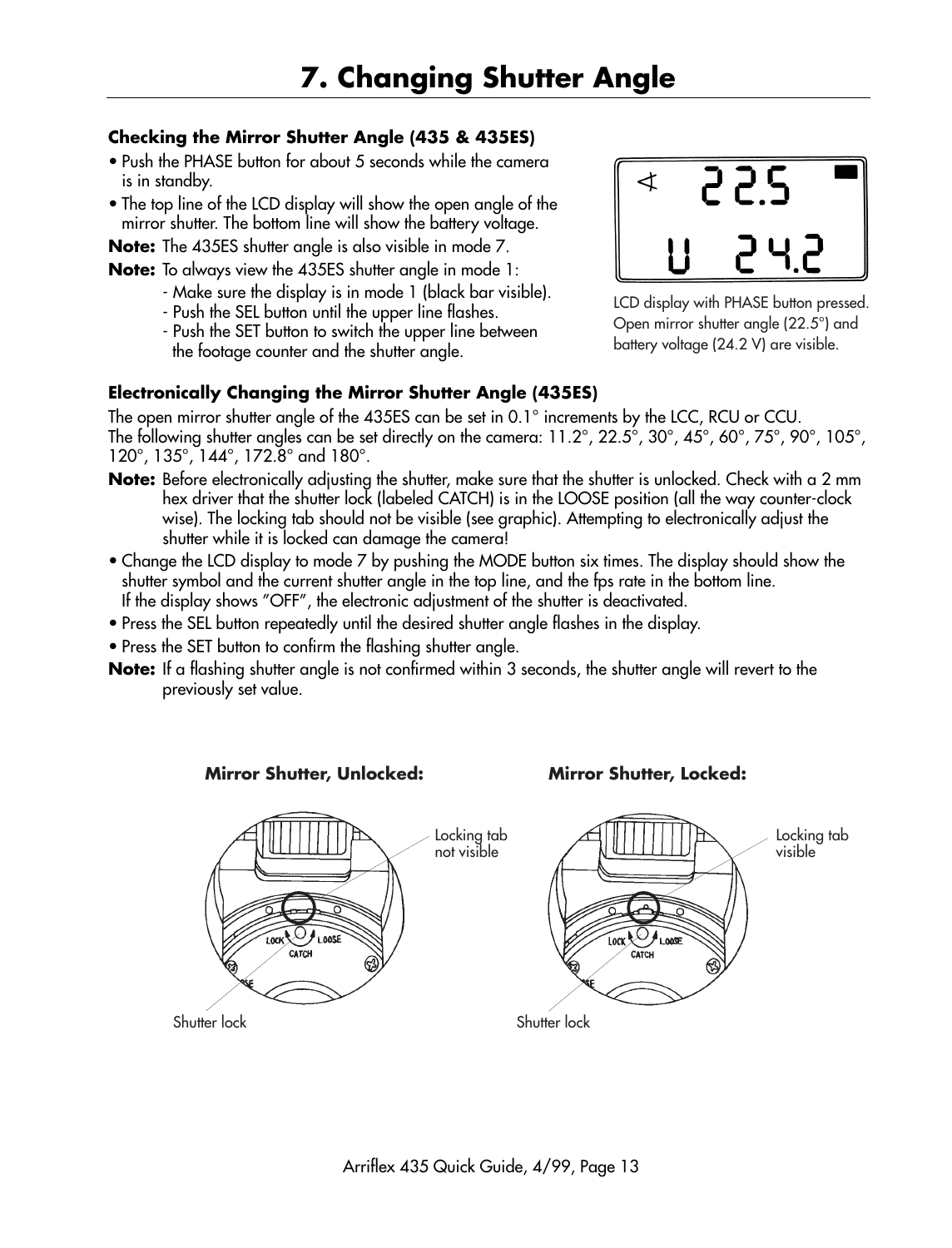#### **Turning Electronic Shutter Adjustment Off (435ES)**

It is possible to turn the 435ES electronic shutter adjustment off. Once the electronic shutter is off, the shutter can be adjusted manually. As long as the electronic shutter is turned off, the shutter symbol will blink in the LCD display as a reminder.

- Change the LCD display to mode 7 until you see the shutter symbol and the current shutter angle.
- Press the SEL button until the word "OFF" flashes in the display.
- Press the SET button to confirm.
- Set the desired shutter angle manually (see below).

#### **Manually Adjusting the Mirror Shutter Angle (435 & 435ES)**

- **Note:** Before manually adjusting the shutter of the 435ES, make sure that the electronic adjustment is off. Manually adjusting the 435ES shutter while the electronic adjustment is on can damage the camera!
- **Note:** Before manually adjusting the shutter, turn the main power switch off and remove the power cable. Accidentally running the camera while manually adjusting the shutter can cause great damage!
- Remove the lens or lens mount cavity cap.
- Use a finger on the black center area of the shutter assembly to carefully rotate the shutter until the adjustment screw and the shutter lock are visible (see graphic). Do not touch the mirror shutter itself!
- With a 2 mm hex driver turn the shutter lock (labeled CATCH) counter clockwise towards the LOOSE position until it stops.
- Now use the 2 mm hex driver to turn the adjustment screw (labeled OPEN/CLOSE). You will see the shutter blade turn out from under the mirror. Position the blade at one of the labeled default positions.
- Turn the shutter lock with the 2 mm hex driver back towards the LOCK position (clockwise), until the locking tab snaps into a cut out. If it does not engage into a cut out, reposition the shutter blade slightly by turning the adjustment screw until the locking tab engages.

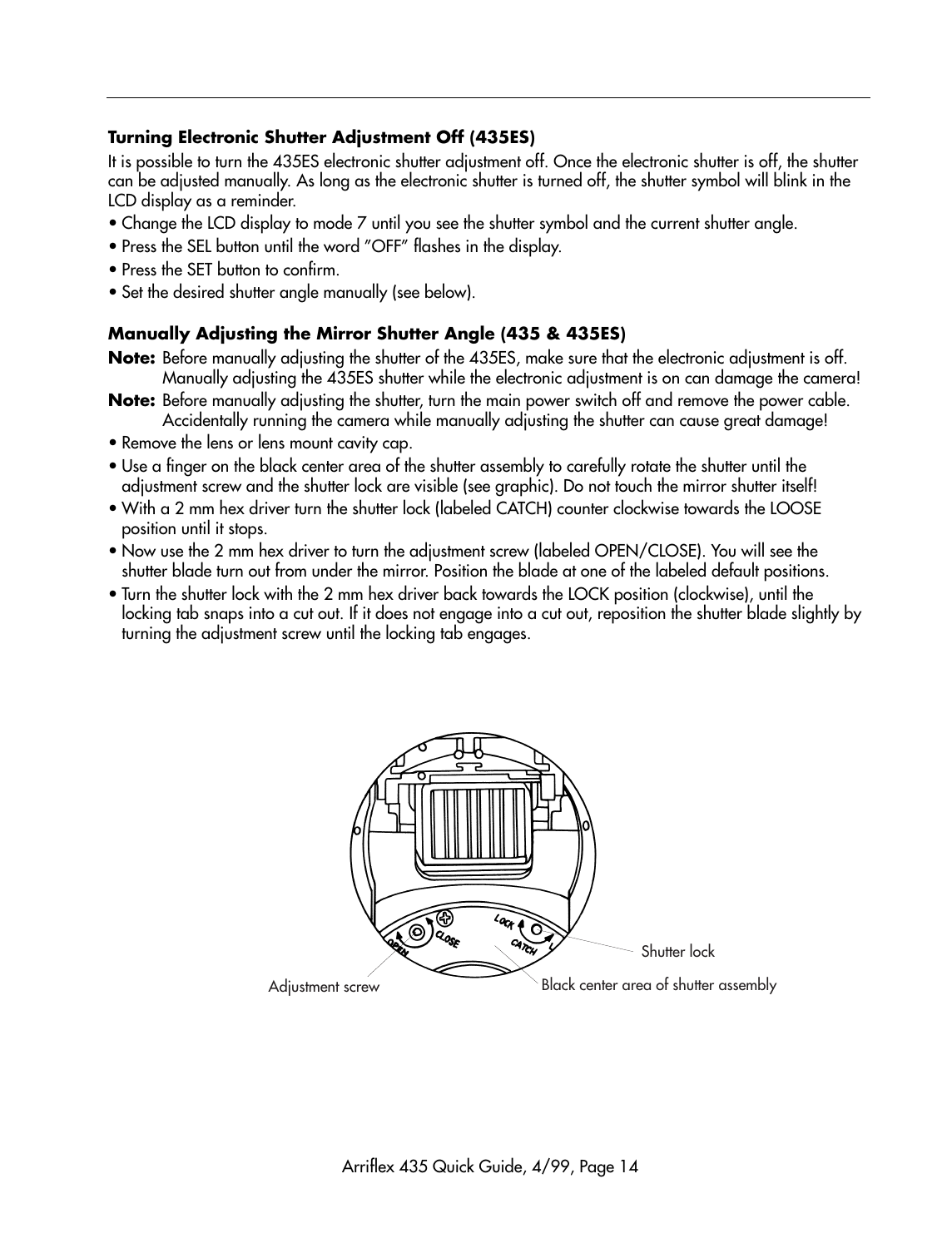#### **Notes**

This table is in effect as of January 1998. The latest information can be found in the ARRI Technical Note P-1002 on the ARRI website at http://www.arri.com.

All the new generation Arriflex cameras are able to record SMPTE Timecode as a barcode on film. In order to ensure the proper exposure of this barcode, the assistant has to set a "Timecode Sensitivity" (TCS) number. The TCS number indicates the sensitivity of a given film stock to the wavelength of light produced by the LED that exposes the film. The TCS number is set either on the magazine (535A, 535B, 16SR 3) or on the camera directly (435, 435ES).

Timecode recording is possible at the standard speeds of 23.976, 24, 25, 29.97 and 30 fps. Some 535s cannot record Timecode at 23.976, but can be modified to do so by any authorized Arri service facility. No Timecode will be recorded if TCS is set to "0".

#### **35 mm Kodak Film Stocks**

| Emulsion | Type                  | TCS |
|----------|-----------------------|-----|
| 5222     | <b>B/W Negative</b>   | 8   |
| 5224     | <b>B/W Reversal</b>   | 8   |
| 5231     | <b>B/W Negative</b>   | 8   |
| 5239     | Color Reversal        | 6   |
| 5240     | Color Reversal        | 5   |
| 5245     | <b>Color Negative</b> | 7   |
| 5246     | <b>Color Negative</b> | 6   |
| 5248     | Color Negative        | 7   |
| 5274     | <b>Color Negative</b> | 6   |
| 5277     | <b>Color Negative</b> | 5   |
| 5279     | Color Negative        | 5   |
| 5287     | <b>Color Negative</b> | 6   |
| 5293     | Color Negative        | 6   |
| 5294     | Color Negative        | 5   |
| 5295     | <b>Color Negative</b> | 4   |
| 5296     | <b>Color Negative</b> | 5   |
| 5297     | <b>Color Negative</b> | 5   |
| 5298     | Color Negative        | 5   |
| 5620     | Color Negative        | 5   |
|          |                       |     |

#### **35 mm Fuji Film Stocks**

| Emulsion | Type                  | TCS |
|----------|-----------------------|-----|
| 8510     | <b>Color Negative</b> | 7   |
| 8514     | <b>Color Negative</b> | 5   |
| 8520     | <b>Color Negative</b> | 5   |
| 8521     | <b>Color Negative</b> | 7   |
| 8530     | <b>Color Negative</b> | 6   |
| 8531     | <b>Color Negative</b> | 7   |
| 8550     | <b>Color Negative</b> | 4   |
| 8551     | <b>Color Negative</b> | 6   |
| 8560     | <b>Color Negative</b> | 6   |
| 8561     | <b>Color Negative</b> | 5   |
| 8570     | <b>Color Negative</b> | 6   |
| 8571     | <b>Color Negative</b> | 5   |
|          |                       |     |

### **35 mm Agfa Film Stocks**

| Emulsion Type  |                       | <b>TCS</b> |
|----------------|-----------------------|------------|
| <b>PAN 250</b> | <b>B/W Negative</b>   | 7          |
| XT 100         | <b>Color Negative</b> | 6          |
| <b>XTR 250</b> | <b>Color Negative</b> | 5          |
| XTS 400        | <b>Color Negative</b> | 5          |